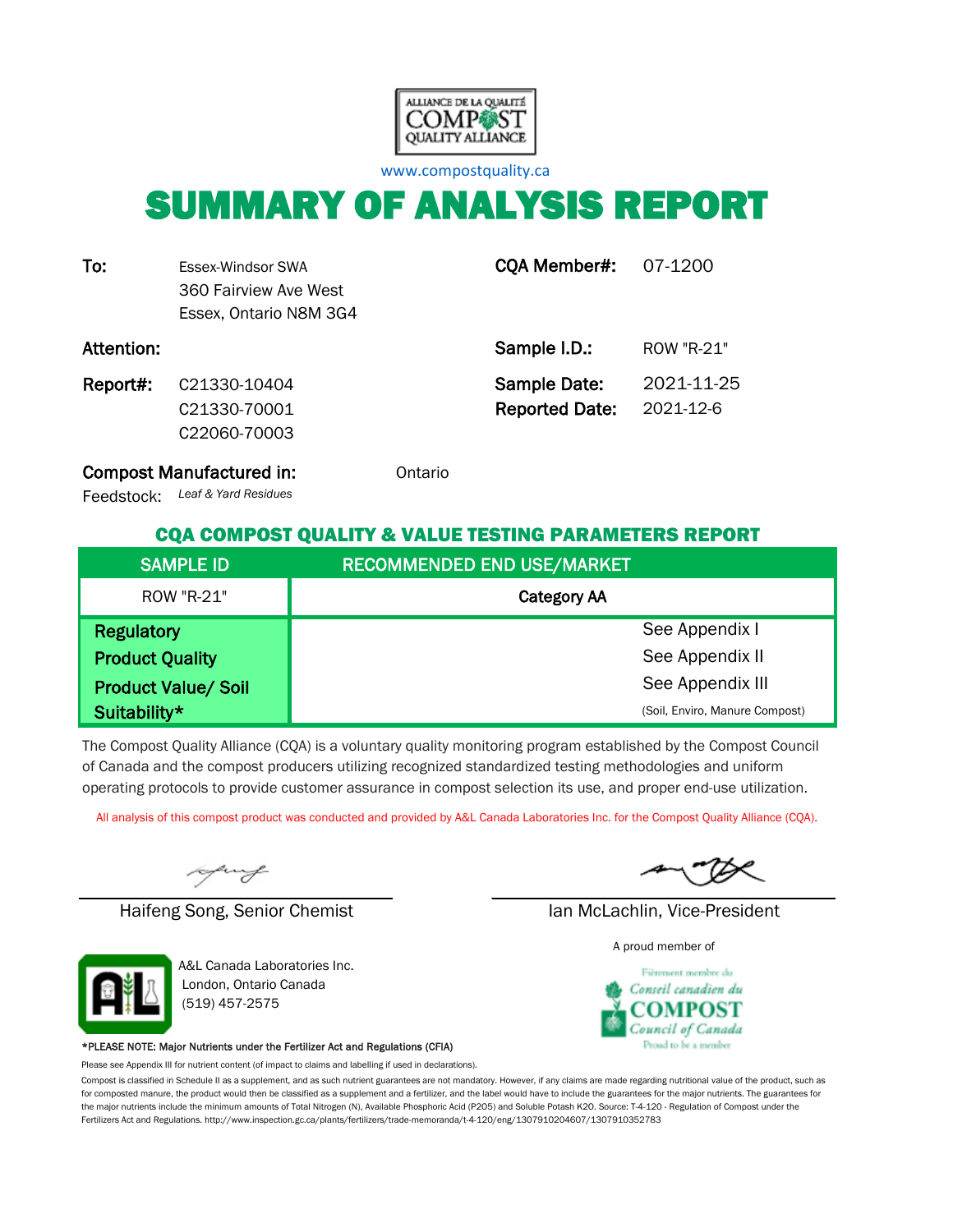

#### Appendix I Ontario Compost Guidelines 2012 & CFIA Fertilizer Act & Regulations



#### A. Maximum Concentrations for Trace Metals in Compost - Ontario<sup>+</sup>

|                       | <b>Category AA</b>  | <b>Category A</b> | <b>Category B</b>                           |      |  |
|-----------------------|---------------------|-------------------|---------------------------------------------|------|--|
| <b>Trace Elements</b> | <b>Test Results</b> |                   | <b>Maximum Concentration within Product</b> |      |  |
|                       | (ug/g)              |                   | (mg/kg dry weight)                          |      |  |
| Arsenic (As)          | 4.94                | 13                | 13                                          | 75   |  |
| Cadmium (Cd)          | <b>BDL</b>          | 3                 | 3                                           | 20   |  |
| Chromium (Cr)         | 18.09               | 210               | 1060                                        |      |  |
| Cobalt (Co)           | 2.18                | 34                | 34                                          | 150  |  |
| Copper (Cu)           | 38.69               | 100               | 400                                         | 760  |  |
| Lead (Pb)             | 17.30               | 150               | 150                                         | 500  |  |
| Mercury (Hg)          | <b>BDL</b>          | 0.8<br>0.8        |                                             | 5    |  |
| Molybdenum (Mo)       | 2.00                | 5<br>5<br>20      |                                             |      |  |
| Nickel (Ni)           | 9.88                | 62                | 62                                          | 180  |  |
| Selenium (Se)         | <b>BDL</b>          | $\overline{2}$    | 2                                           | 14   |  |
| Zinc(Zn)              | 104.60              | 500               | 700                                         | 1850 |  |

#### **B. Foreign Matter in Compost - Ontario**

|                                  | <b>Test Results</b> | <b>Category AA</b>                                       | <b>Category A</b> | <b>Category B</b>        |
|----------------------------------|---------------------|----------------------------------------------------------|-------------------|--------------------------|
| <b>Foreign Matter</b>            |                     | Contains < 1% FM greater than                            |                   | Contains < 2% FM greater |
| Percent (%) FM > 3mm/500mL       | 0                   | 3mm and 0.5% plastics. Shall                             |                   | than 3mm and 0.5%        |
| Percent (%) Plastics > 3mm/500mL | 0                   | not contain any FM greater than                          |                   | plastic. No FM >         |
| Pieces 25mm/500mL                |                     | 25mm/500mL                                               |                   | 25mm/500mL               |
| <b>Sharp Foreign Matter</b>      |                     |                                                          |                   | No more than 3 pieces of |
| Pieces > 3mm/500mL               | 0                   | No sharp matter that can cause<br>human or animal injury |                   | sharp matter no greater  |
| Pieces > 12.5mm/500mL<br>0       |                     |                                                          |                   | than 12.5mm/500mL        |

#### *C. Maturity/Stability - Ontarioᵻ*

| <b>Method</b>                          | <b>Test Results</b> | <b>Required Limits</b>                                  |  |  |
|----------------------------------------|---------------------|---------------------------------------------------------|--|--|
| CO <sub>2</sub> Respiration Rate       | 0.80                | $\leq$ 4 mg of carbon in the form of carbon dioxide per |  |  |
| CO <sub>2</sub> Respiration Rate       |                     | gram of organic matter per day                          |  |  |
| O <sub>2</sub> Uptake Respiration Rate |                     | $\leq$ 400 mg oxygen/kg of volatile solids (or organic  |  |  |
| O <sub>2</sub> Uptake Respiration Rate |                     | matter)/hour                                            |  |  |

#### *D. Pathogens - Ontarioᵻ*

| Pathogen                 | <b>Test Results</b> | <b>Required Limits</b>                                    |
|--------------------------|---------------------|-----------------------------------------------------------|
| E. coli (MPN/g dry)      | 24                  | <1000 MPN/g total solids calculated on a dry weight basis |
| Salmonella (P-A/25g(ml)) | <b>NEGATIVE</b>     | <3 MPN/4g total solids calculated on a dry weight basis   |

ᵻThe following references are from the Ontario Compost Quality Standards Guidelines July 2012

\*BDL = Below Detectable Limits

#### *E. CFIA - Ontario*

| Parameter                | <b>Test Results</b> |
|--------------------------|---------------------|
| Total Organic Matter (%) | 55.68%              |
| Moisture (%)             | 38.48%              |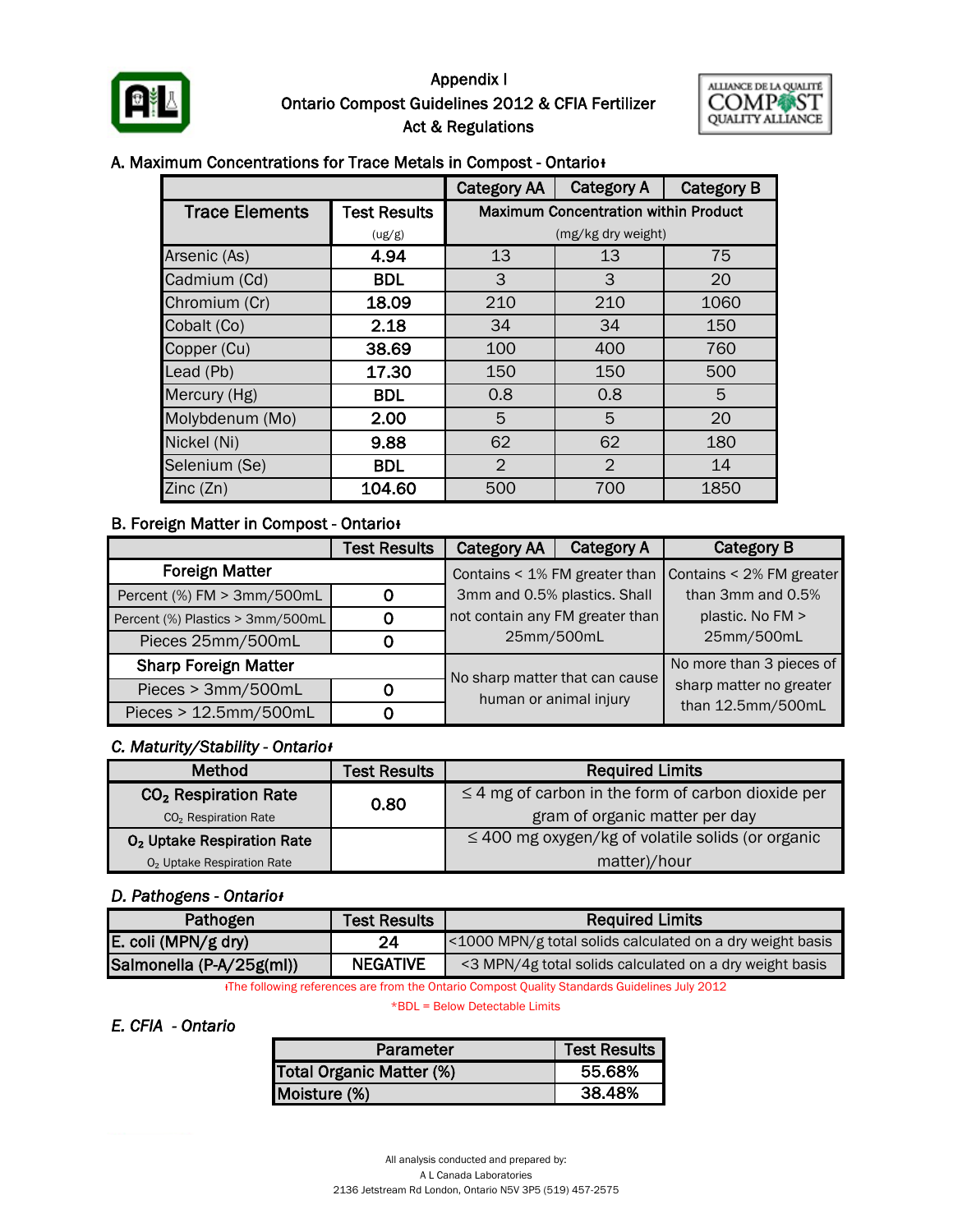

### Appendix II



#### Finished Compost Quality

| Parameter                           | <b>Test Results</b> |
|-------------------------------------|---------------------|
| pH                                  | 8.5                 |
| <b>Carbon to Nitrogen Ratio</b>     | 15:1                |
| Particle Size/Texture (inch)+       | $1/4$ Inch          |
| Soluble Salts (ms/cm)               | 2.6                 |
| <b>Sodium Base Saturation (%Na)</b> | 3.17%               |
| <b>Major Nutrients</b>              |                     |
| Available Potassium (%K)            | 19.51%              |
| Available Magnesium (%Mg)           | 21.27%              |
| Available Calcium (%Ca)             | 56.05%              |

+ Majority of sample passes through this sieve size

#### Reference Compost Quality Parameters for CQA

| <b>Use</b>                             | pH          | C.N   | <b>Moisture</b> | <b>Particle Size</b> | <b>Soluble Salts</b> | %Na     |
|----------------------------------------|-------------|-------|-----------------|----------------------|----------------------|---------|
| Remediation                            | $5.8 - 8.5$ | 10-40 | NA.             | $<$ 2 in             | $20$                 | $3%$    |
| Soil Amendment                         | $5.8 - 8.5$ | 10-30 | <b>NA</b>       | $<1/2$ in            | < 6                  | < 2%    |
| Landscaping                            | $5.8 - 8.5$ | 12-22 | < 50%           | $<1/2$ in            | $<$ 5                | < 2%    |
| <b>Planting Media</b>                  | $5.5 - 7.8$ | 12-22 | < 50%           | $<1/2$ in            | $\leq 4$             | < 2%    |
| Turf Establishment &<br>Topdressing    | $5.5 - 7.8$ | 12-22 | < 50%           | $<3/8$ in            | <3                   | $< 1\%$ |
| <b>Greenhouse Seeding</b>              | $6 - 7$     | 12-22 | < 25%           | $< 1/4$ in           | $2$                  | < 0.5%  |
| Greenhouse<br>Establishement           | $6 - 7$     | 12-22 | $30%$           | $<1/2$ in            | $2 - 3.5$            | < 0.5%  |
| <b>Field Nursery</b>                   | $5.8 - 8$   | 10-30 | < 50%           | $<1/2$ in            | < 3.5                | $< 1\%$ |
| <b>Agricultural Soil</b><br>Amendments | $6 - 8$     | 10-30 | < 50%           | $<1/2$ in            | $20$                 | none    |
| <b>Potting Soil</b>                    | $5.5 - 7.2$ | 12-22 | < 50%           | $<1/4$ in            | $2$                  | $< 1\%$ |

Unrestricted Use: Category AA and Category A - Compost that can be used in any application, such as agricultural lands, residential gardens, horticultural operations, the nursery industry, and other businesses. Category A criteria for trace elements are achievable using best source separated MSW feedstock, municipal biosolids, pulp and paper mill biosolids, or manure.

Restricted Use: Category B - Compost that has a restricted use because of the presence of sharp foreign matter or higher trace element content. Category B compost may require additional control when deemed necessary by a province or territory.

Note: For a compost to meet the unrestricted use category, it must meet the unrestricted (Category A) requirements for all trace elements and sharp foreign matter. If the compost fails one criterion of the guideline for unrestricted use but meets the criteria for restricted (Category B) use, then is is classified as a Category B product. Products that do not meet the criteria for either Category A or B must be used or disposed of appropriately.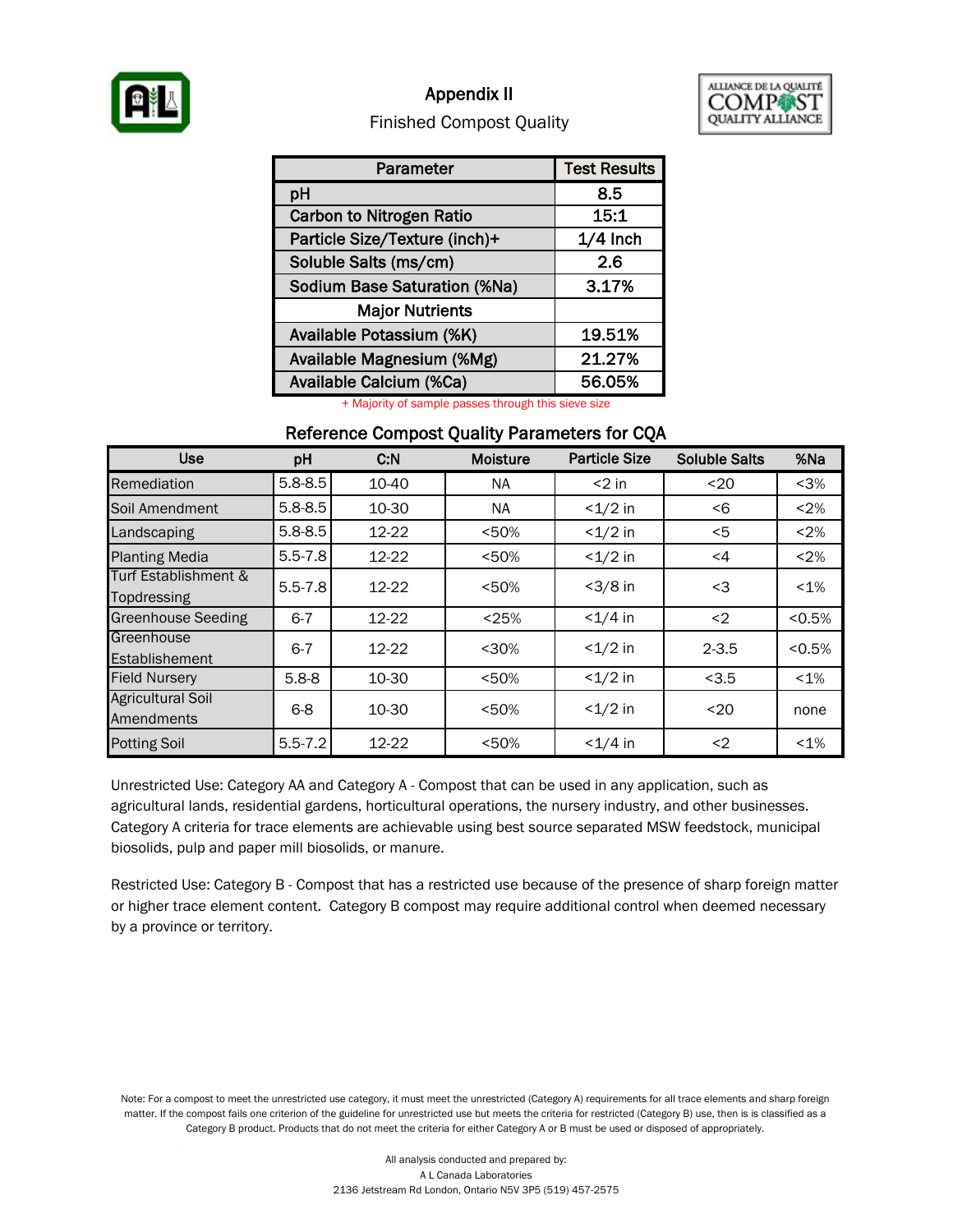

### Appendix III as is basis Compost Agricultural Product Value



| <b>Agricultural End-Use</b><br><b>Analysis Result</b> |         |       | Quantity in lbs/T |  |  |  |  |  |
|-------------------------------------------------------|---------|-------|-------------------|--|--|--|--|--|
| <b>Physical Parameters</b>                            |         |       |                   |  |  |  |  |  |
| <b>Dry Matter</b>                                     | 61.52%  | %     |                   |  |  |  |  |  |
| pH                                                    | 8.5     |       |                   |  |  |  |  |  |
| <b>Bulk Density</b>                                   | 484     | kg/m3 |                   |  |  |  |  |  |
| <b>C:N Ratio</b>                                      | 15:1    |       |                   |  |  |  |  |  |
| <b>Fertilizer Equivalent Minerals</b>                 |         |       |                   |  |  |  |  |  |
| <b>Nitrogen Total</b>                                 | 1.98%   | %     | 39.6              |  |  |  |  |  |
| Ammonium Nitrogen                                     | 50.32   | ppm   | 0.10              |  |  |  |  |  |
| Total Phosphate (P as P205)                           | 0.38%   | %     | 7.6               |  |  |  |  |  |
| Total Potash (K as K20)                               | 0.89%   | %     | 17.8              |  |  |  |  |  |
| Calcium                                               | 2.47%   | %     | 49.4              |  |  |  |  |  |
| Magnesium                                             | 0.51%   | %     | 10.2              |  |  |  |  |  |
| Sulfur                                                | 1587.52 | ppm   | 3.2               |  |  |  |  |  |

The Compost Quality Assurance program goes beyond the provincial requirements to establish full value and appropriate end-use. The Compost Report and Compost End-use table in Appendix II, has 10 different compost application uses from soil remediation, through to potting soil blends. Of note are available soluble salt limits and the percent available sodium for sensitive plants. Appendix III, lists the primary agricultural use parameters and quantitative nutrient content that reflects this compost samples agricultural end-use, and application value. This value includes macro and micro nutrients, soil building properties such as the addition of organic matter, increasing moisture holding capacity, and the soils slow release nutrients. These parameters improve beneficial soil health components soil structure and stability.

Major Nutrients - Compost is classified in Schedule II (CFIA Fertilizer Act & Regulations) as a supplement, and as such, nutrient guarantees are not mandatory. However, if any claims are made regarding nutritional value of the product, such as for composted manure, the product would then be classified as a supplement and a fertilizer, and label would have to include the guarantees for the major nutrients. The guarantees for the major nutrients include the minimum amounts of Total Nitrogen (N), Available Phosphoric Acid (P2O5) and Soluble Potash (K2O).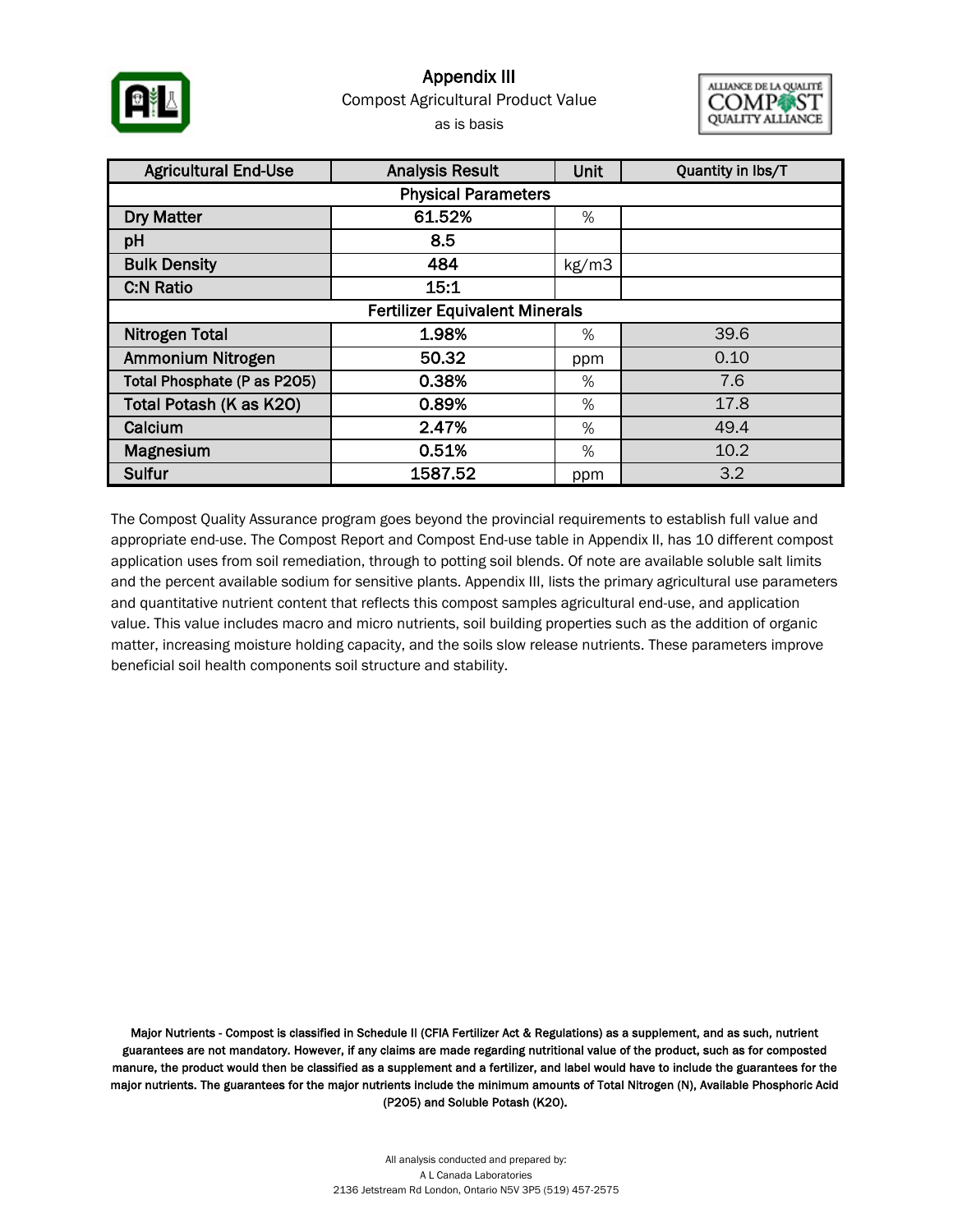# **Report Number:** C21330-10404 **A & L Canada Laboratories Inc.**<br>Account Number: 98043 **A & L** 2136 Jetstream Road, London, Ontario, N5V 3P5

2136 Jetstream Road, London, Ontario, N5V 3P5 Telephone: (519) 457-2575 Fax: (519) 457-2664





**To:** ESSEX-WINDSOR SWA 360 FAIRVIEW AVE WEST SUITE 211 ESSEX, ON N8M 3G4

519-776-6370

**Reported Date:** 

#### **For:** ROW "R-21"

| <b>Reported Date:</b> | Printed Date: Dec 6, 2021 |           |                                |        | <b>COMPOST REPORT</b>         |                                |                    |               |                     | Page: 1 / 1       |
|-----------------------|---------------------------|-----------|--------------------------------|--------|-------------------------------|--------------------------------|--------------------|---------------|---------------------|-------------------|
| Sample<br>Number      | Lab<br>Number             | pH        | Lime<br>Index                  |        | Available<br>Organic Matter % | Phosphorus<br>P ppm            | Potassium<br>K ppm |               | Magnesium<br>Mg ppm | Calcium<br>Ca ppm |
| <b>ROW "R-21"</b>     | 74582                     | 8.5       | 6.9                            |        | 45.2                          | 255                            | 2397               |               | 815                 | 3532              |
| Sulfur                | Zinc                      | Manganese | Iron                           | Copper | Boron                         | Sodium                         | Nitrate-N          | Soluble       | Nitrogen            | Chloride          |
| S ppm                 | Zn ppm                    | Mn ppm    | Fe ppm                         | Cu ppm | B ppm                         | Na ppm                         | NO3-N ppm          | Salt<br>ms/cm | (Total)<br>(% )     | ppm               |
| 228                   | 14.4                      | 20        | 106                            | $1.4$  | 3.4                           | 230                            | 20                 | 2.6           | 1.98                | 2640              |
|                       |                           |           |                                |        | <b>INTERPRETATION</b>         |                                |                    |               |                     |                   |
|                       |                           |           |                                |        |                               |                                |                    |               |                     |                   |
| CEC                   |                           |           | <b>Percent Base Saturation</b> |        |                               | Proportional Equivalents (meq) |                    |               | <b>Cation Ratio</b> | C/N Ratio         |
| meg/100g              | % BS                      | % K       | % Mg<br>% Ca                   | % Na   | K.                            | Mg                             | Ca                 | Na            | Ca/Mg<br>Mg/K       |                   |
| 31.5                  | 100.0                     | 19.51     | 21.27<br>56.05                 | 3.17   | 6.15                          | 6.70                           | 17.66              | 1.00          | 3:1<br>1:1          | 15:1              |

Optimum Range:  $3 - 5$  8 - 20 60 - 80 0.5 - 1.3 7:1 7:1 5:1

**CQA**

\* Results reported on a dry weight basis.

**The results of this report relate to the sample submitted and analyzed.** 

\* Crop yield is influenced by a number of factors in addition to soil fertility. **Results Authorized By: Ian McLachlin, Vice President**



**No guarantee or warranty concerning crop performance is made by A & L.**

**A&L Canada Laboratories Inc. is accredited by the Standards Council of Canada for specific tests as listed on www.scc.ca and by the Canadian Association for Laboratory Accreditation as listed on www.cala.ca**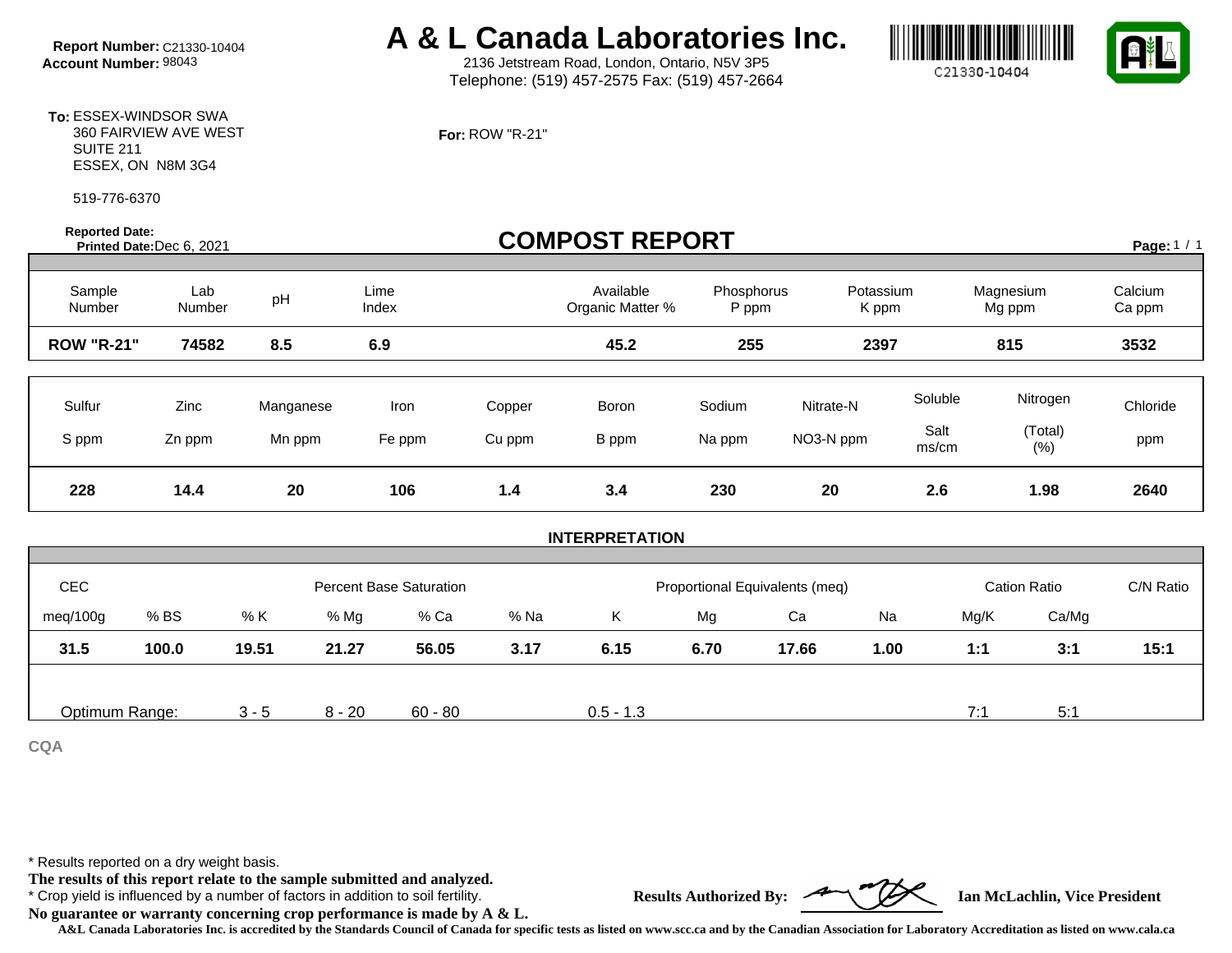**REPORT NUMBER: C21330-10404** 

**A & L Canada Laboratories Inc.**<br>2136 Jetstream Rd. London, Ontario, N5V 3P5

**ACCOUNT NUMBER:** 98043 Telephone: (519) 457-2575 Fax: (519) 457-2664



PAGE: 1 / 1

## **REPORT OF ANALYSIS**

**TO:** ESSEX-WINDSOR SWA **DATE RECEIVED:** 2021-11-26 360 FAIRVIEW AVE WEST **DATE REPORTED:** 2021-12-06 SUITE 211 **RE:** ROW "R-21" **PAGE:** 1 / ESSEX, ON N8M 3G4 COA2100515

| <b>LAB NO</b> | LE ID<br>:AMPم             | .YSIS<br>ANA           | <b>RESULT</b> | <b>UNIT</b> | THOD<br>МE               |
|---------------|----------------------------|------------------------|---------------|-------------|--------------------------|
| 74582         | $AA^{\prime\prime}$<br>- - | .<br>otal)<br>Nitroaen | 2.J           | n/          | $^{\circ}$ 14 $^{\circ}$ |



**Results Authorized By:**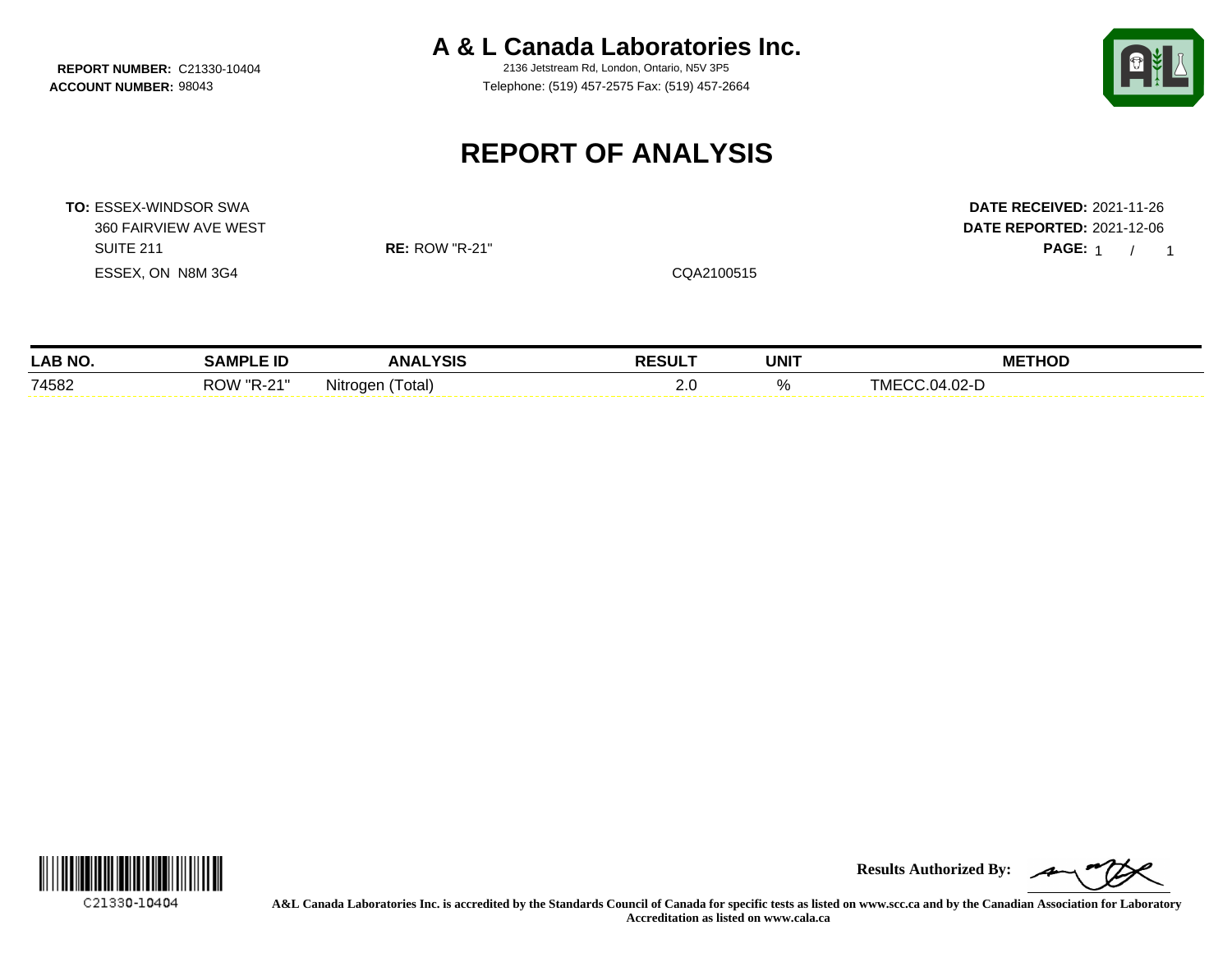REPORT NO.<br>C21330-70001 A & L Canada Laboratories Inc. **ACCOUNT NUMBER** 2136 Jetstream Road, London, ON, N5V 3P5 Tel: (519) 457-2575 Fax: (519) 457-2664

**FOR:**ROW R-21

98043

**TO:**ESSEX-WINDSOR SWA 360 FAIRVIEW AVE WEST SUITE 211 ESSEX, ON N8M 3G4

**Phone:**800-563-3377 **Fax:**519-776-6370

**CERTIFICATE OF ANALYSIS** 

 $1 / 3$ 

**PROJECT NO: SAMPLE MATRIX:** COMPOST **DATE SAMPLED:** 2021-11-25 **PO#: DATE RECEIVED:**2021-11-26 **LAB NUMBER:**3307002 **DATE REPORTED:**2021-12-03 **SAMPLE ID:**ROW R-21 **DATE PRINTED:**2021-12-06

| <b>PARAMETER</b> | <b>Result</b> | <b>UNIT</b> | <b>DETECTION</b><br><b>LIMIT</b> | <b>METHOD REFERENCE</b>         |
|------------------|---------------|-------------|----------------------------------|---------------------------------|
| Arsenic          | 4.94          | u g/g       | 1.00                             | EPA 3050B/6010B(mod) *          |
| Cadmium          | <b>BDL</b>    | uq/q        | 1.00                             | EPA 3050B/6010B(mod) *          |
| Cobalt           | 2.18          | ug/g        | 1.00                             | TMECC 4.06; EPA 3050/6010(mod)* |
| Chromium         | 18.09         | ug/g        | 1.00                             | TMECC.04.06;EPA 3050/6010(mod*  |
| Copper           | 38.69         | ug/g        | 1.00                             | TMECC 4.06;EPA 3050/6010(mod)*  |
| Mercury          | <b>BDL</b>    | ug/g        | 0.10                             | EPA 7471 *                      |
| Molybdenum       | 2.0           | uq/q        | 1.0                              | TMECC.04.06;EPA 3050/6010(mod*  |
| Nickel           | 9.88          | ug/g        | 1.00                             | TMECC 4.06; EPA 3050/6010(mod)* |
| Lead             | 17.30         | ug/g        | 1.00                             | EPA 3050B/6010B(mod) *          |
| Selenium         | <b>BDL</b>    | ug/g        | 1.00                             | EPA 3050/6010 (mod) *           |
| Zinc             | 104.60        | ug/g        | 1.00                             | TMECC 4.06;EPA 3050/6010(mod)*  |

\* - accredited test

BDL - Below detectable levels

**The results of this report relate to the sample submitted and analyzed.** 



**Results Authorized By:**

**Haifeng Song, Ph.D., C.Chem. Lab Director**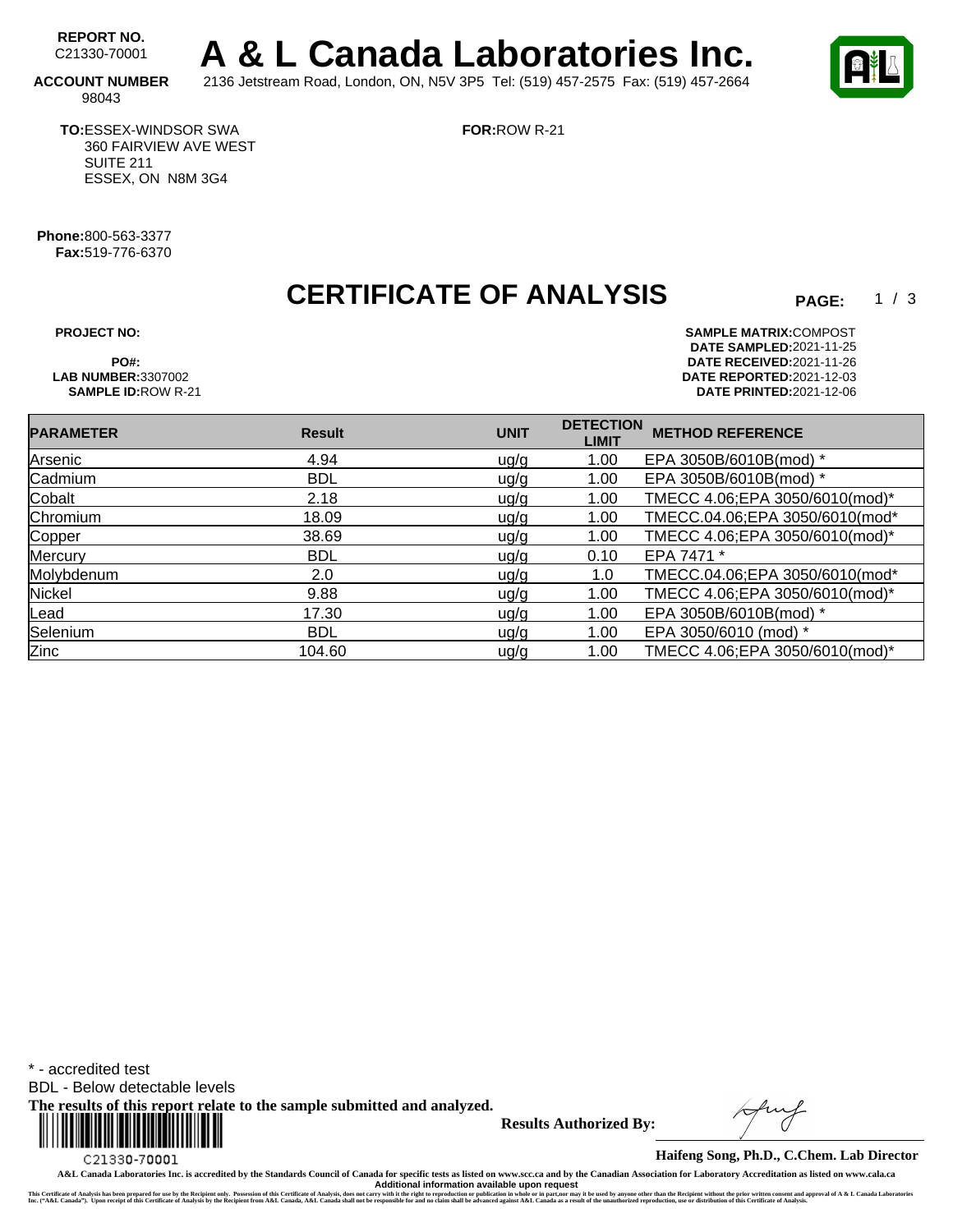REPORT NO.<br>C21330-70001 A & L Canada Laboratories Inc. **ACCOUNT NUMBER** 2136 Jetstream Road, London, ON, N5V 3P5 Tel: (519) 457-2575 Fax: (519) 457-2664



 $2/3$ 

98043

**TO:**ESSEX-WINDSOR SWA 360 FAIRVIEW AVE WEST SUITE 211 ESSEX, ON N8M 3G4

**FOR:**ROW R-21

**Phone:**800-563-3377 **Fax:**519-776-6370

## **CERTIFICATE OF ANALYSIS**

**PROJECT NO: SAMPLE MATRIX:** COMPOST **DATE SAMPLED:** 2021-11-25 **PO#: DATE RECEIVED:**2021-11-26 **LAB NUMBER:**3307002 **DATE REPORTED:**2021-12-03 **SAMPLE ID:**ROW R-21 **DATE PRINTED:**2021-12-06

| <b>PARAMETER</b>                       | <b>Result</b>   | <b>UNIT</b>  | <b>DETECTION</b><br><b>LIMIT</b> | <b>METHOD REFERENCE</b> |
|----------------------------------------|-----------------|--------------|----------------------------------|-------------------------|
| E. coli                                | 24              | MPN/g dry    | 3                                | <b>TMECC 07.01</b>      |
| Salmonella spp.                        | <b>NEGATIVE</b> | $P-A/$       | 1 CFU                            | MFLP-75 *               |
|                                        |                 | $25.0g$ (ml) |                                  |                         |
| Total sharps $> 2.8$ mm <sup>*</sup>   | 0               | pieces/500ml |                                  | <b>TMECC 03.08</b>      |
| Total sharps $> 12.5$ mm               | 0               | pieces/500ml |                                  | <b>TMECC 03.08</b>      |
| Total $FM > 2.8$ mm <sup>*</sup>       | 0.01            | $\%$         | 0.01                             | <b>TMECC 03.08</b>      |
| Total $FM > 25$ mm                     |                 | pieces/500ml |                                  | <b>TMECC 03.08</b>      |
| Total plastics $> 2.8$ mm <sup>*</sup> | 0.01            | $\%$         | 0.01                             | <b>TMECC 03.08</b>      |
| Total Organic Matter @ 550 deg C       | 55.68           | $\%$         | 0.10                             | LOI@550C                |
| Moisture                               | 38.48           | %            | 0.10                             | TMECC.03.09-A           |
| Sieve 2 Inch (% Passing)               | 100.00          | %            | 0.10                             | ASTMD422                |
| Sieve 1 Inch (% Passing)               | 100.00          | $\%$         | 0.10                             | ASTMD422                |
| Sieve 1/2 Inch (% Passing)             | 100.00          | $\%$         | 0.10                             | ASTMD422                |
| Sieve 3/8 Inch (% Passing)             | 99.80           | %            | 0.01                             | ASTMD422                |
| Sieve 1/4 Inch (% Passing)             | 94.20           | %            | 0.10                             | ASTMD422                |
| Compost Stability Index                | 8               | ---          |                                  | <b>TMECC.05.08-B</b>    |
| Respiration-mgCO2-C/g OM/day           | 0.80            | mgCO2-C/     | 0.01                             | TMECC.05.08-B           |
|                                        |                 | gOM/day      |                                  |                         |
| Respiration - mgCO2-C/g TS/day         | 0.50            | mgCO2-C/     | 0.01                             | <b>TMECC.05.08-B</b>    |
|                                        |                 | gTS/day      |                                  |                         |

Maturity Index: 8 - Inactive, highly matured compost, very well aged, possibly over-aged, like soil; no limitations for usage.

\* - accredited test

BDL - Below detectable levels

**The results of this report relate to the sample submitted and analyzed.** 



**Results Authorized By:**

**Haifeng Song, Ph.D., C.Chem. Lab Director**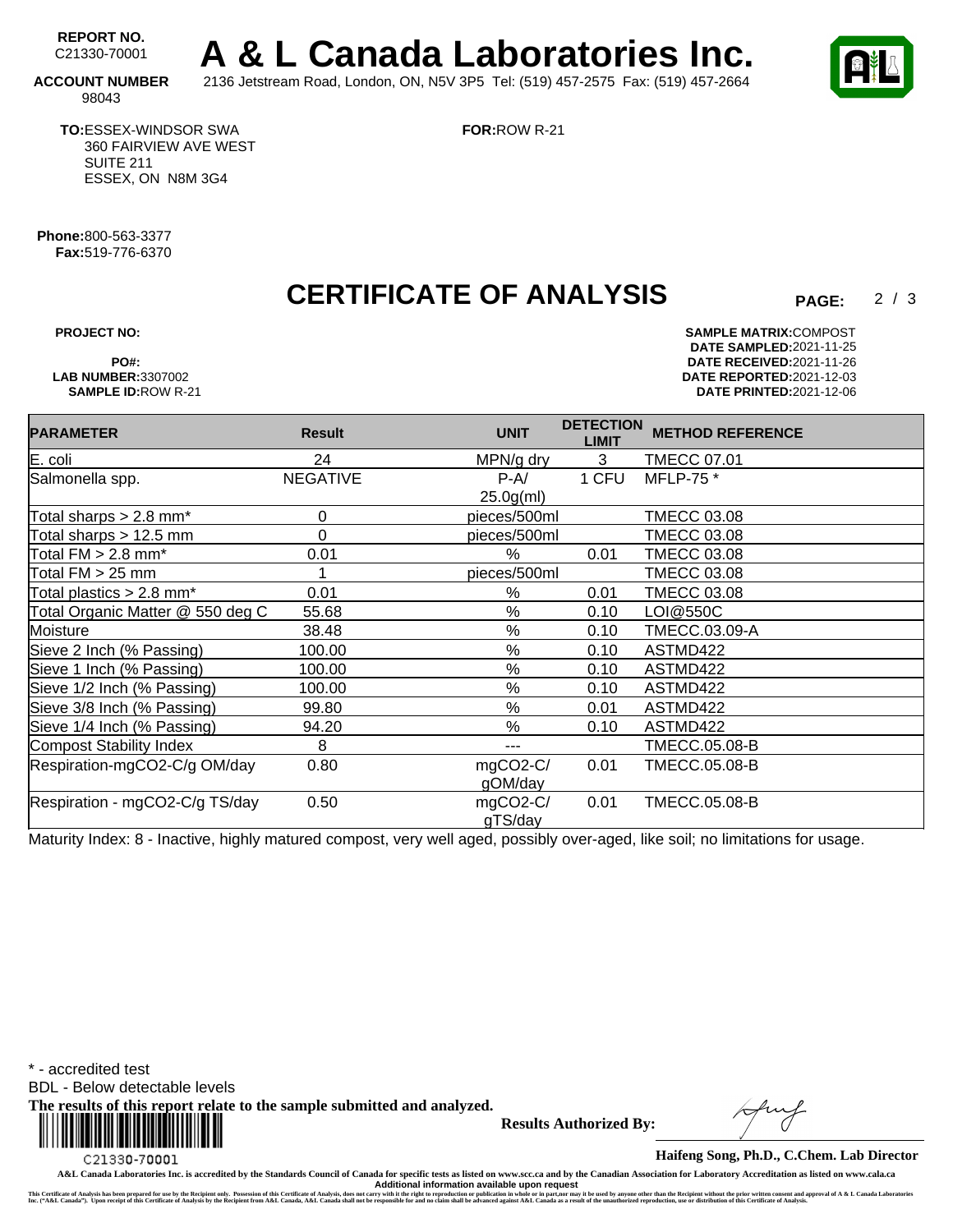REPORT NO.<br>C21330-70001 A & L Canada Laboratories Inc. **ACCOUNT NUMBER** 2136 Jetstream Road, London, ON, N5V 3P5 Tel: (519) 457-2575 Fax: (519) 457-2664

**FOR:**ROW R-21



 $3/3$ 

98043

**TO:**ESSEX-WINDSOR SWA 360 FAIRVIEW AVE WEST SUITE 211 ESSEX, ON N8M 3G4

**Phone:**800-563-3377 **Fax:**519-776-6370

**CERTIFICATE OF ANALYSIS** 

**PROJECT NO: SAMPLE MATRIX:** COMPOST **DATE SAMPLED:** 2021-11-25 **PO#: DATE RECEIVED:**2021-11-26 **LAB NUMBER:**3307002 **DATE REPORTED:**2021-12-03 **SAMPLE ID:**ROW R-21 **DATE PRINTED:**2021-12-06

| <b>PARAMETER</b>             | <b>Result Dry</b><br>Weight | <b>Result</b><br><b>As Received</b> | <b>UNIT</b> | <b>DETECTION</b><br><b>LIMIT</b> | <b>METHOD REFERENCE</b> |
|------------------------------|-----------------------------|-------------------------------------|-------------|----------------------------------|-------------------------|
|                              |                             |                                     |             |                                  |                         |
| Total Solids (as received)   |                             | 61.52                               | %           | 0.10                             | Gravimetric             |
|                              |                             |                                     |             |                                  |                         |
| <b>Nitrogen &amp; Carbon</b> |                             |                                     |             |                                  |                         |
| <b>Total Organic Carbon</b>  |                             | 30.93                               | %           | 0.10                             | Combustion              |
| Ammonia (NH3/NH4-N)          | 81.79                       | 50.32                               | uq/q        | .01                              | Colourimetric           |
|                              |                             |                                     |             |                                  |                         |
| <b>Metals</b>                |                             |                                     |             |                                  |                         |
| Potassium                    | 11980.00                    | 7370.10                             | uq/q        | 5.00                             | TMECC.04.04*            |
| Total Potassium (as K20)     | 1.44                        | 0.89                                | %           | 0.05                             | <b>ICP</b>              |
| Phosphorus                   | 2721.50                     | 1674.27                             | ug/g        | 5.00                             | TMECC.04.03 *           |
| Total Phosphorus (as P205)   | 0.62                        | 0.38                                | $\%$        | 0.05                             | <b>ICP</b>              |
| Aluminum                     | 2789.50                     | 1716.10                             | ug/g        | 5.00                             | TMECC.04.07 *           |
| <b>Boron</b>                 | 38.89                       | 23.93                               | u g/g       | 1.00                             | TMECC.04.05 *           |
| Calcium                      | 4.01                        | 2.47                                | %           | 0.01                             | TMECC.04.05*            |
| Iron                         | 6390.00                     | 3931.13                             | uq/q        | 5.00                             | TMECC.04.05 *           |
| Magnesium                    | 0.83                        | 0.51                                | %           | 0.01                             | TMECC.04.05 *           |
| Manganese                    | 156.75                      | 96.43                               | ug/g        | 1.00                             | TMECC.04.05 *           |
| Sodium                       | 0.08                        | 0.05                                | $\%$        | 0.01                             | TMECC.04.05 *           |
| Sulphur                      | 2580.50                     | 1587.52                             | ug/g        | 5.00                             | TMECC.04.05 *           |
|                              |                             |                                     |             |                                  |                         |
| <b>Additional Parameters</b> |                             |                                     |             |                                  |                         |
| Bulk Density (as Recieved)   |                             | 484                                 | kg/m3       | 10                               | Gravimetric             |
|                              |                             |                                     |             |                                  |                         |

\* - accredited test

BDL - Below detectable levels

**The results of this report relate to the sample submitted and analyzed.** 



**Results Authorized By:**

**Haifeng Song, Ph.D., C.Chem. Lab Director**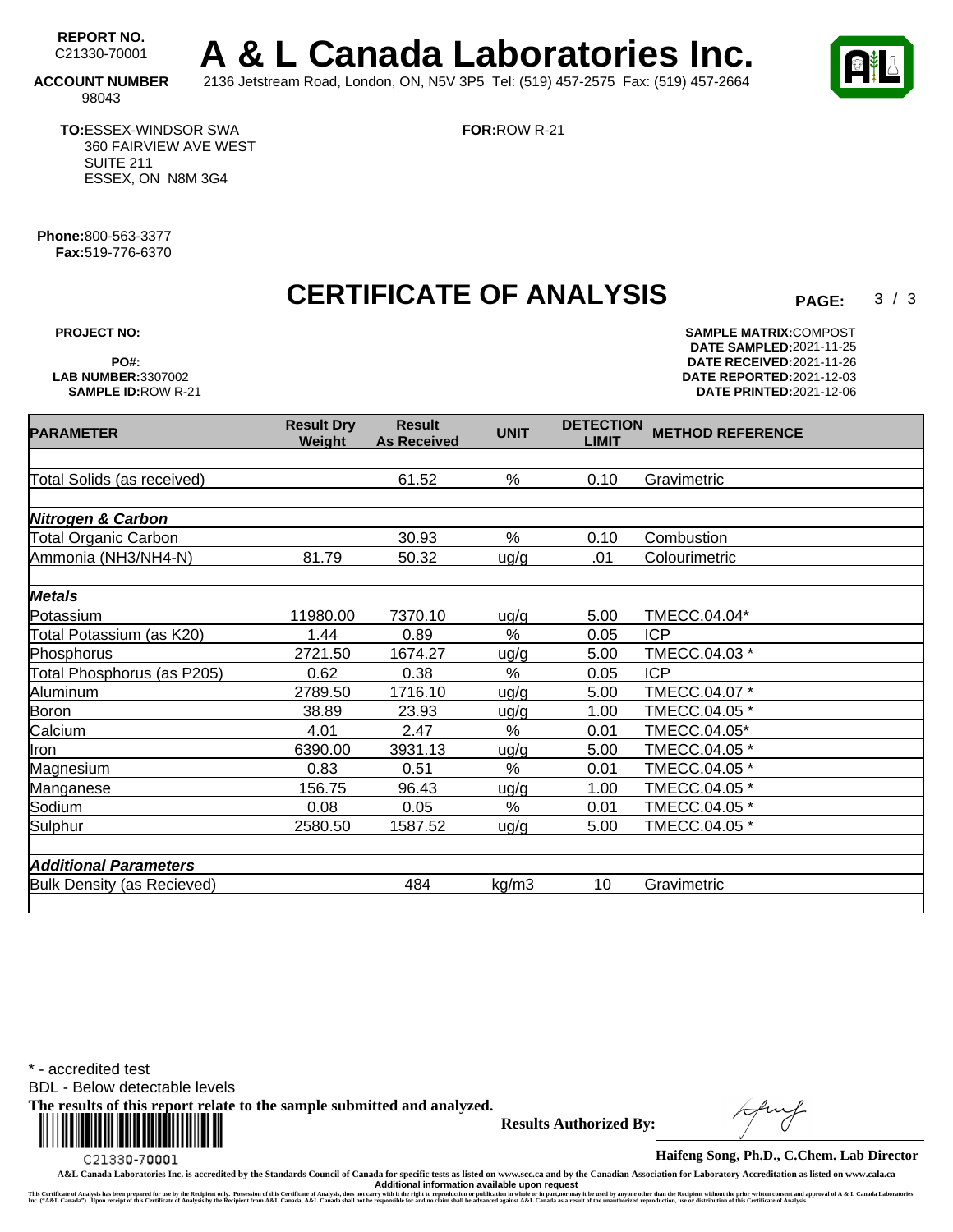REPORT NO.<br>C22060-70003 A & L Canada Laboratories Inc.

**ACCOUNT NUMBER** 2136 Jetstream Road, London, ON, N5V 3P5 Tel: (519) 457-2575 Fax: (519) 457-2664 98043

**TO:**ESSEX-WINDSOR SWA 360 FAIRVIEW AVE WEST SUITE 211 ESSEX, ON N8M 3G4

**Phone:**800-563-3377 **Fax:**519-776-6370

## **CERTIFICATE OF ANALYSIS**

**PROJECT NO: SAMPLE MATRIX:**COMPOST **PO#: DATE SAMPLED:**2022-02-24 **SAMPLE ID:**ROW 'T2-C-20' **DATE REPORTED:**

**LAB NUMBER:**607004 **DATE RECEIVED:**2022-03-01 **DATE PRINTED:**2022-03-08

| <b>PARAMETER</b>                       | <b>RESULT</b> | <b>UNIT</b>  | <b>DETECTION</b><br><b>LIMIT</b> | <b>METHOD REFERENCE</b> |  |
|----------------------------------------|---------------|--------------|----------------------------------|-------------------------|--|
| Total sharps $> 2.8$ mm <sup>*</sup>   | <b>BDL</b>    | pieces/500ml |                                  | <b>TMECC 03.08</b>      |  |
| Total sharps $> 12.5$ mm               | <b>BDL</b>    | pieces/500ml |                                  | <b>TMECC 03.08</b>      |  |
| Total $FM > 2.8$ mm <sup>*</sup>       | <b>BDL</b>    | $\%$         | 0.01                             | <b>TMECC 03.08</b>      |  |
| Total $FM > 25$ mm                     | <b>BDL</b>    | pieces/500ml |                                  | <b>TMECC 03.08</b>      |  |
| Total plastics $> 2.8$ mm <sup>*</sup> | BDL           | %            | 0.01                             | <b>TMECC 03.08</b>      |  |
|                                        |               |              |                                  |                         |  |

**Comment:**

1.FM(Foreign matter) = glass,metal,plastic

2.Sharps = foreign matter pieces of a size or shape that can cause human or animal injury

3.8 mesh screen = 2.36mm

4.\*2.8mm screen is used since 3.0mm screen does not exist

Results reported on a dry weight basis \* - accredited test BDL - Below detectable levels **The results of this report relate to the sample submitted and analyzed.**  

C22060-70003

**Results Authorized By:**





Compost **Analysis** Proficiency

Ě

**Haifeng Song, Ph.D., C.Chem. Lab Director**